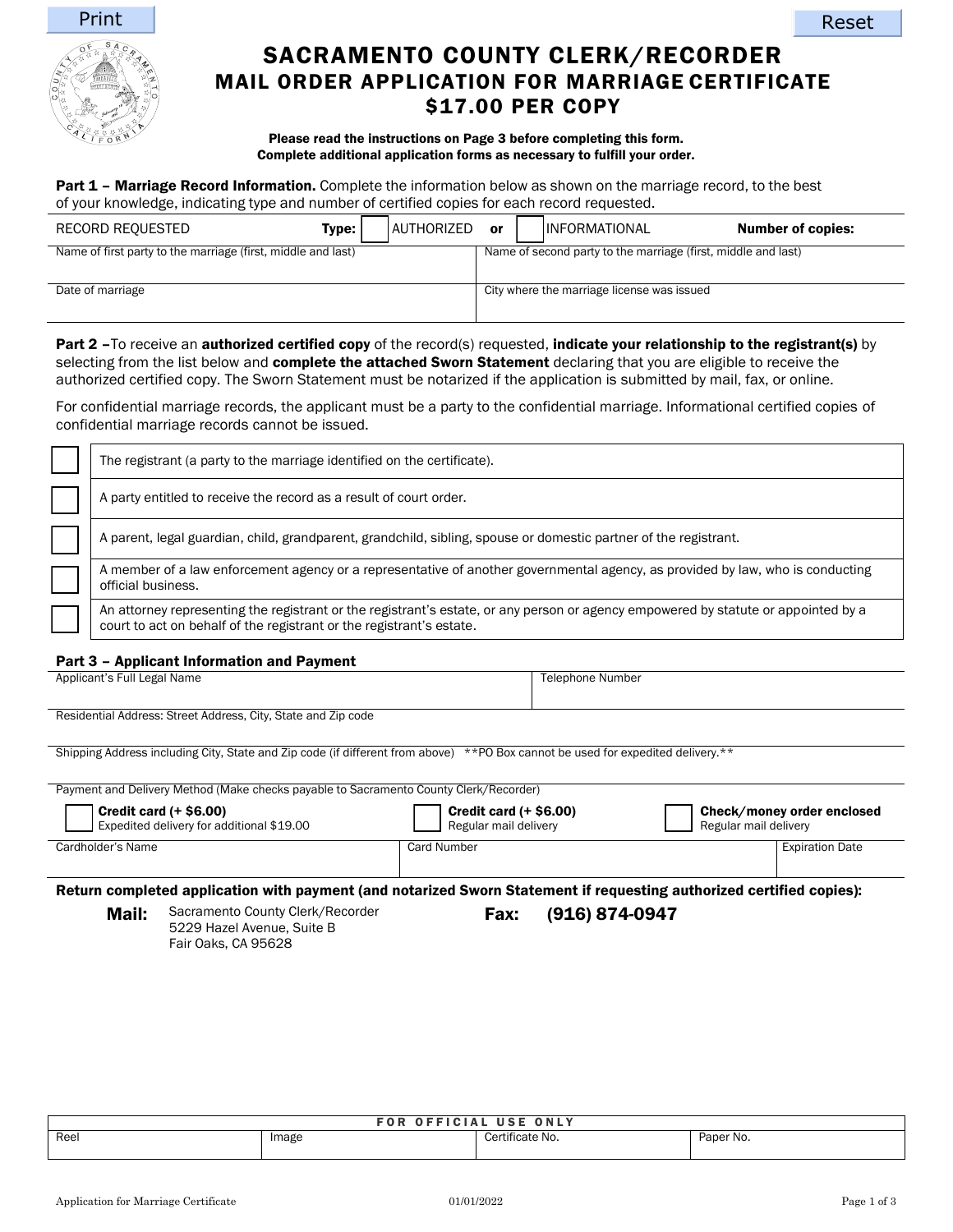# Sworn Statement

**To obtain AUTHORIZED certified copies, the following statement must be completed by the applicant and acknowledged by a Notary Public using the certificate form provided below. Failure to submit a notarized Sworn Statement could result in processing delays.**

**Applicants requesting only INFORMATIONAL copies do not need to complete the statement. For CONFIDENTIAL MARRIAGE records, the applicant must be a party to the marriage. Informational copies of confidential marriage records cannot be issued.**

I, , declare under penalty of perjury under the laws of the State of California, Applicant's Printed Name

that I am an authorized person, as defined in California Health & Safety Code section 103526(c), and am eligible to receive an

authorized certified copy of the marriage record of the following individual:

| <b>Name of Registrant</b><br>(marriage party identified on the certificate)         |         | <b>Applicant's Relationship to Registrant</b><br>(Must be a relationship listed in Part 2 of the Application) |                          |         |
|-------------------------------------------------------------------------------------|---------|---------------------------------------------------------------------------------------------------------------|--------------------------|---------|
|                                                                                     |         |                                                                                                               |                          |         |
| (The remaining information must be completed in the presence of a Notary Public.)   |         |                                                                                                               |                          |         |
|                                                                                     |         |                                                                                                               |                          |         |
| Subscribed to this ______ day of _______________________________, at _____<br>(Day) | (Month) | (Year)                                                                                                        | (City)                   | (State) |
|                                                                                     |         |                                                                                                               |                          |         |
|                                                                                     |         |                                                                                                               | (Signature of Applicant) |         |
| Natau Cartificate of Acknowledgment must be completed by the Natory Dublic          |         |                                                                                                               |                          |         |

**Note: Certificate of Acknowledgment must be completed by the Notary Public.**

# Certificate of Acknowledgment

A notary public or other officer completing this certificate verifies only the identity of the individual who signed the document to which this certificate is attached, and not the truthfulness, accuracy, or validity of that document.

County of  $\qquad \qquad$  )

| 0n       | before me. |                                                        | personally |  |
|----------|------------|--------------------------------------------------------|------------|--|
|          |            | (insert name and title of the officer)                 |            |  |
| appeared |            | who proved to me on the basis of satisfactory evidence |            |  |

to be the person(s) whose name(s) is/are subscribed to the within instrument and acknowledged to me that he/she/they

executed the same in his/her/their authorized capacity(ies), and that by his/her/their signature(s) on the instrument the

person(s), or the entity upon behalf of which the person(s) acted, executed the instrument.

I certify under PENALTY OF PERJURY under the laws of the State of California that the foregoing paragraph is true and correct.

WITNESS my hand and official seal.

(Signature of Notary Public)